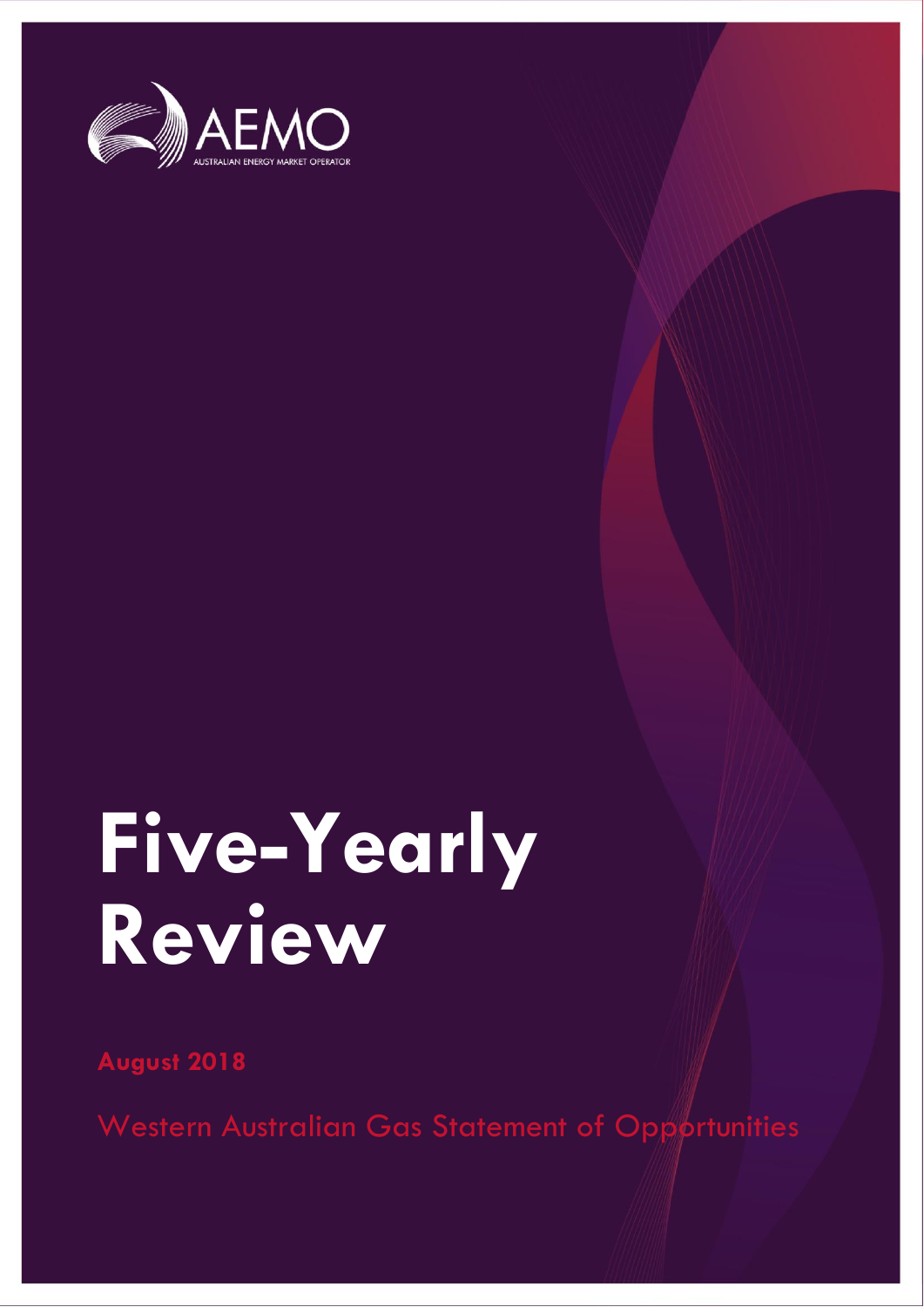### **Important notice**

#### **PURPOSE**

The purpose of this publication is to present the results and recommended actions from the first five-yearly review of the Western Australian Gas Statement of Opportunities, which AEMO is required to conduct in accordance with rule 105 of the Gas Services Information Rules.

This publication has been prepared by AEMO using information available at 27 July 2018. Information made available after this date may have been included in this publication where practical.

#### **DISCLAIMER**

This document or the information in it may be subsequently updated or amended. This document does not constitute legal or business advice, and should not be relied on as a substitute for obtaining detailed advice about the Gas Services Information Rules, or any other applicable laws, procedures or policies. AEMO has made every effort to ensure the quality of the information in this document, but cannot guarantee its accuracy or completeness.

Accordingly, to the maximum extent permitted by law, AEMO and its officers, employees and consultants involved in the preparation of this document:

- make no representation or warranty, express or implied, as to the currency, accuracy, reliability or completeness of the information in this document; and
- are not liable (whether by reason of negligence or otherwise) for any statements or representations in this document, or any omissions from it, or for any use or reliance on the information in it.

#### **VERSION CONTROL**

| Version | Release date | Changes |  |  |
|---------|--------------|---------|--|--|
| 1.0     | 10/08/2018   |         |  |  |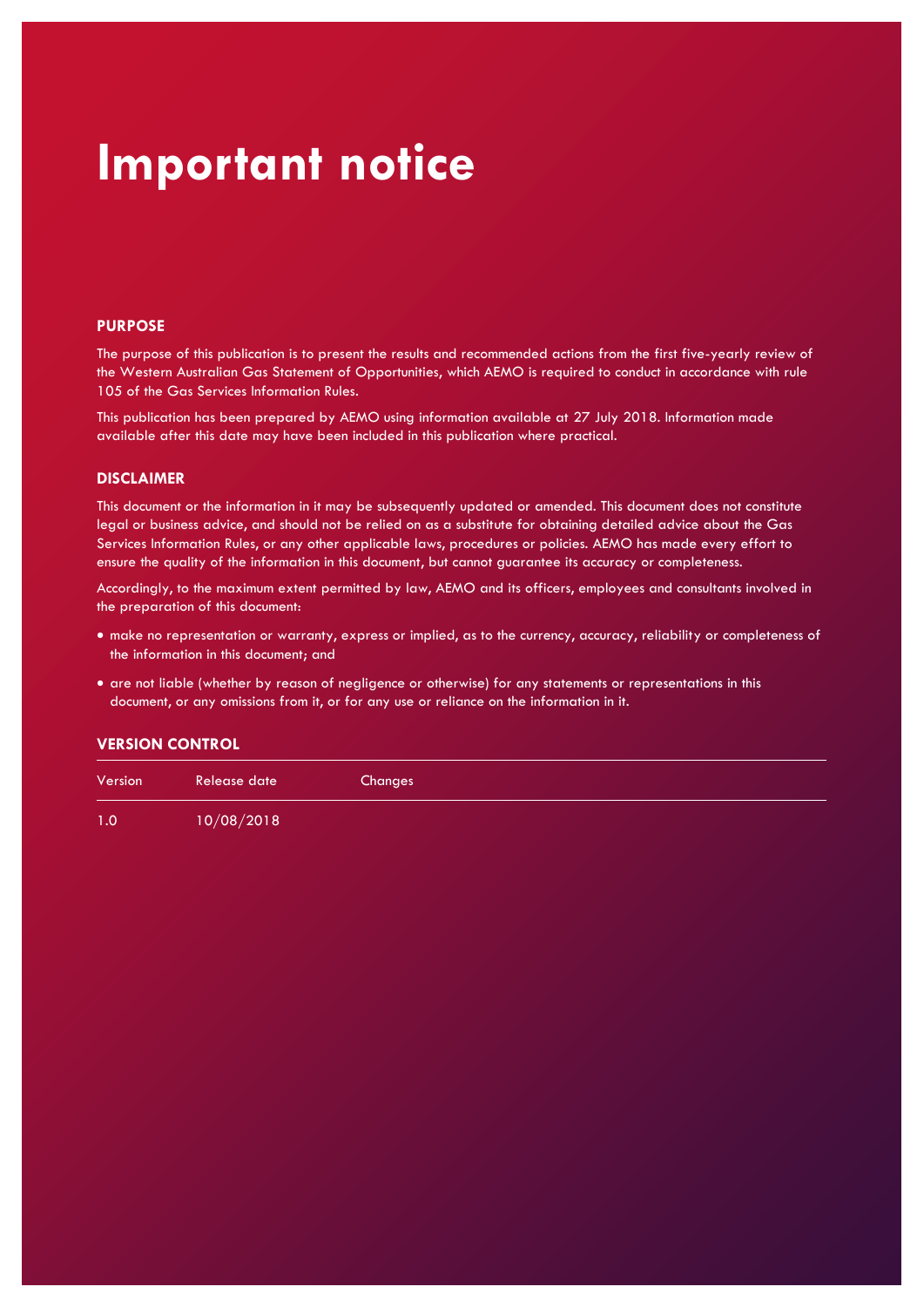### **Contents**

| 1.       | <b>Background and context</b>        | 4  |
|----------|--------------------------------------|----|
| 2.       | <b>Process</b>                       | 5  |
| 2.1      | Desktop analysis                     | 5  |
| 2.2      | <b>Consultation process</b>          | 6  |
| 3.       | Submissions and findings             | 7  |
| 3.1      | Submissions to the review            | 7  |
| 3.2      | Overall observations on the WA GSOO  | 7  |
| 3.3      | Key themes                           | 9  |
| 3.4      | Stakeholder feedback on action items | 12 |
| 4.       | <b>Action items</b>                  | 14 |
| Appendix |                                      | 15 |
| Glossary |                                      | 17 |

### **Tables**

| Table 1 Consultation process for the Review                                           | 6              |
|---------------------------------------------------------------------------------------|----------------|
| Table 2 Review respondents (number by type)                                           | $\overline{7}$ |
| Table 3 Action items from the five-yearly review of the WA GSOO                       | 14             |
| Table 4 Evolution of topic coverage in the WA GSOO report, July 2013 to December 2017 | 15             |
| Table 5 Top three issues that should be considered in the development of the WA GSOO  | 16             |

### **Figures**

| Figure 1 Rating the WA GSOO                   | 8       |
|-----------------------------------------------|---------|
| Figure 2 How the WA GSOO is used              | 8       |
| Figure 3 WA GSOO characteristics              | $\circ$ |
| Figure 4 Rating the WA GSOO forecasts         | 10      |
| Figure 5 Changing the GSOO forecast scenarios |         |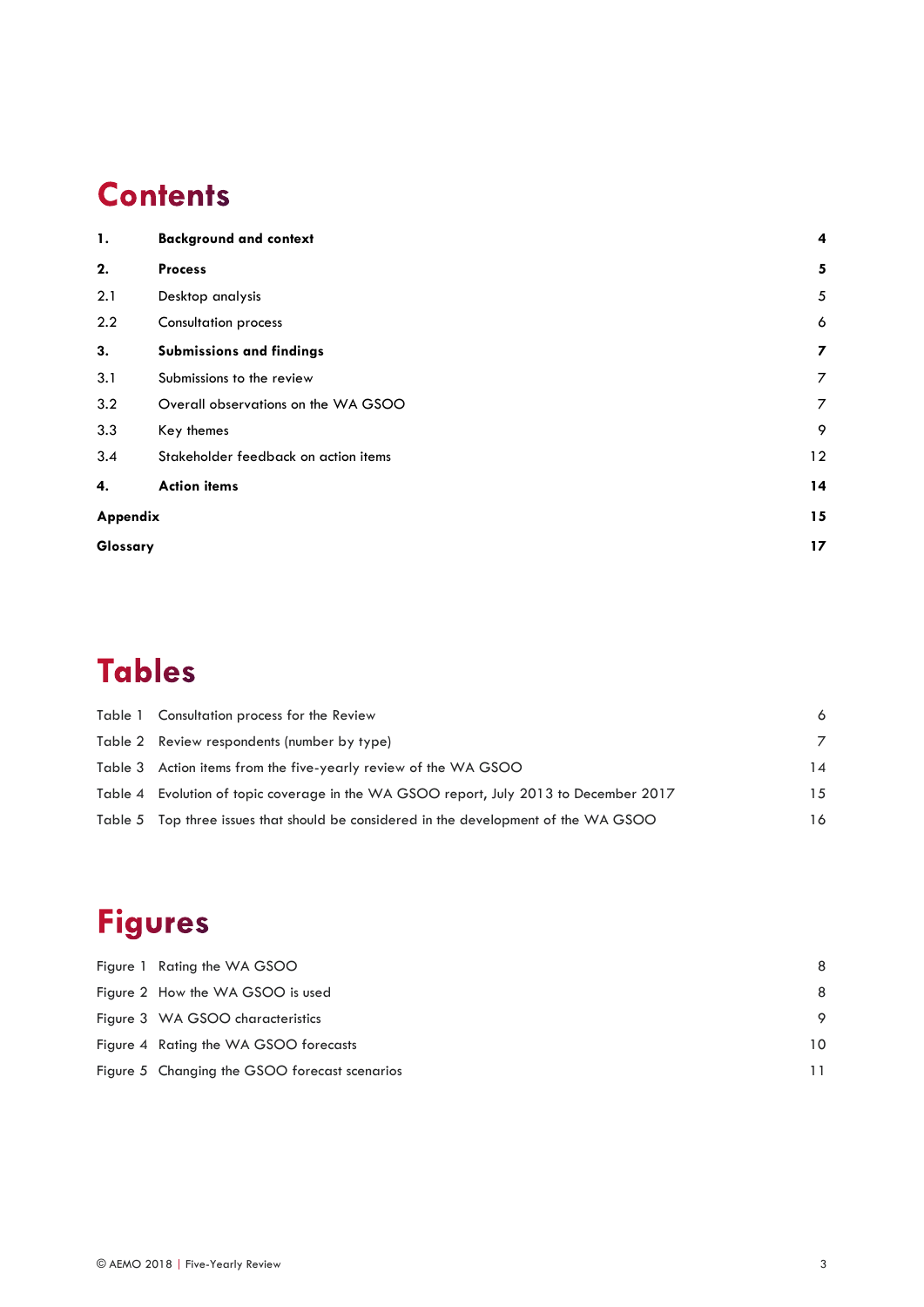### <span id="page-3-0"></span>**Background and context** 1.

The Western Australian (WA) Gas Statement of Opportunities (GSOO) report provides Gas Market Participants (GMPs)<sup>1</sup> and other gas industry stakeholders with information and assessments relating to medium and long term natural gas supply and demand and natural gas transmission and storage capacity in the WA domestic gas market. The Australian Energy Market Operator (AEMO) must publish the WA GSOO annually by 31 December of each calendar year. Rules 2(2)(b) and 104 of the GSI Rules specify requirements for the WA GSOO.

The WA GSOO is refined and updated every year to address existing and expected market developments in the WA gas market.

Rule 105 of the GSI Rules requires AEMO to conduct a review of the WA GSOO information (Review) at least once every five years, which must be carried out in consultation with Gas Market Participants and gas industry groups. The Review may consider any of the following:

- 1. The regions (if any) to be specifically considered in a WA GSOO.
- 2. Assumptions used to develop a WA GSOO.
- 3. Scenarios to be considered by a WA GSOO.
- 4. The general methodologies to be used in developing a WA GSOO.
- 5. The types of information to be collected for a WA GSOO.
- 6. Any other inputs that AEMO considers relevant.

The first WA GSOO was published in July 2013 by AEMO's predecessor in WA, the Independent Market Operator (IMO).

This 2018 Review is the first five-yearly review of the WA GSOO since the GSI Rules commenced in 2013. The Review considers the matters specified in rule 105 of the GSI Rules, in consultation with Gas Market Participants and gas industry groups, and covers the six<sup>2</sup> WA GSOOs published over the last five years.

This report covers the process undertaken (Chapter 2), the submissions and findings (Chapter 3), and the action items (Chapter 4) for the 2018 Review.

<sup>&</sup>lt;sup>1</sup> As defined in the Gas Services Information Rules (GSI Rules), available at: <u>https://www.erawa.com.au/rule-change-panel/gas-services-information-rules</u>. All references to the GSI Rules in this report refer to the version dated 28 April 2018.

<sup>2</sup> The six WA GSOOs were published in July 2013 (IMO), January 2014 (IMO), December 2014 (IMO), November 2015 (IMO), December 2016 (AEMO) and December 2017 (AEMO). The GSI Rules required an additional WA GSOO to be published in the first year.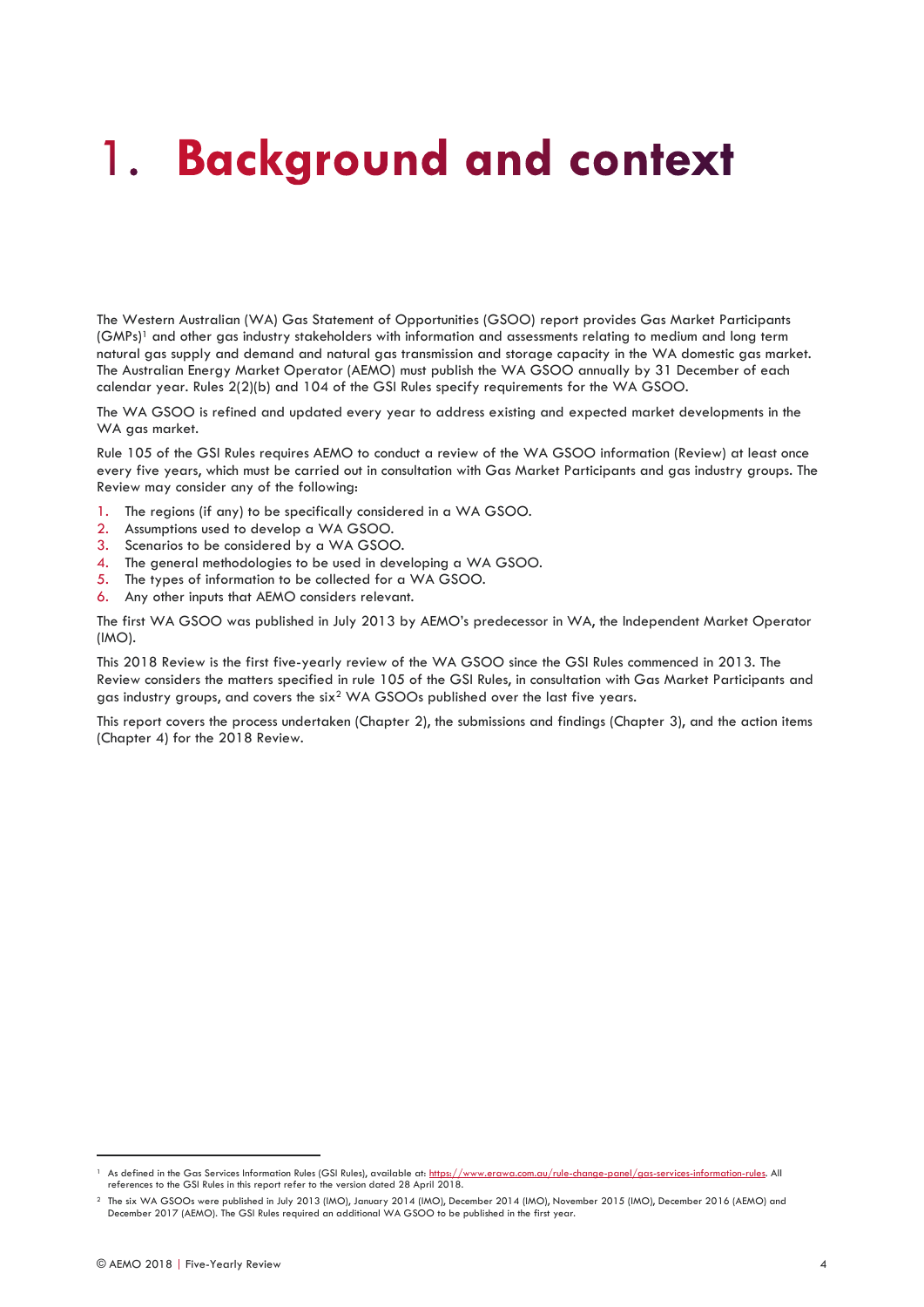## <span id="page-4-0"></span>2. Process

AEMO addressed the Review requirements in two parts:

- 1. Preliminary desktop analysis, which considered the historical evolution of the content of the WA GSOO and AEMO's stakeholder engagement program (Section 2.1).
- <span id="page-4-1"></span>2. Comprehensive consultation and engagement with stakeholders and industry groups (Section 2.2).

#### 2.1 Desktop analysis

#### 2.1.1 Evolution of the WA GSOO report, 2013 to 2017

Six WA GSOO reports were published between July 2013 and December 20173. The length of discussion and commentary on topics in the WA GSOOs has varied due to feedback provided by stakeholders and AEMO's assessment of the WA gas market at the time<sup>4</sup> (see Table 4 in the Appendix). The 2017 WA GSOO included several new items:

- As a precursor to the 2018 Review, a market dashboard compared key indicators of the WA gas market for 2013 and 2017.
- A separate chapter presented aggregate data submitted by GMPs and others from the first formal information request process conducted<sup>5</sup>. This included gas supply capacity, contracted gas volumes, gas resources and reserves.

#### 2.1.2 Evolution of stakeholder engagement program, 2013 to present

AEMO interacts with WA gas market stakeholders on a regular basis. The level of engagement by the IMO/AEMO has increased, particularly since the IMO became AEMO in 2016, via three mechanisms:

- Stakeholder engagement commitment launched by AEMO in November 20166, the commitment provided a clear framework for what stakeholders could expect from their day-to-day engagement with AEMO. AEMO has tracked stakeholder engagement meetings through its customer relationship management (CRM) program since July 2016. From the inception of the CRM program through May 2018, AEMO stakeholder engagement managers logged 65 conversations either classified as WA GSOO-related or in which the WA GSOO was raised in other conversations.
- Gas Advisory Board (GAB) The GAB is a committee of gas industry representatives whose purpose, among other things, is to advise on any matters arising in the performance of AEMO's role under the GSI Rules7. The GAB includes gas producers, pipeline operators and owners, gas shippers, gas users and small end-use customers, and representatives from WA government and AEMO. Its members are required to act in the best interests of the gas industry as a whole.

The GAB was managed by the IMO from its commencement in December 2011 until 2016. Since 2017, it has been convened by the Rule Change Panel. There have been 27 GAB meetings held to date.

<sup>3</sup> See footnote 2.

<sup>4</sup> Key changes included: analysis of the global LNG export market was shortened substantially, then removed from 2015; discussion of gas reserves and resources grew to 2014 (December), then was reduced; the historical overview of the WA gas market was shortened from 2014 (December), and discussion of gas demand and supply forecasts grew to 2014 (December), decreased, then grew again moderately.

h 2017, for the first time, AEMO conducted a formal information request to support development of the WA GSOO in response to a recommendation made by the<br>Economics and Industry Standing Committee (EISC) in its November 201 *Statement of Opportunities*, Report 10, November, available at: [http://www.parliament.wa.gov.au/parliament/commit.nsf/\(Report+Lookup+by+Com+ID\)/4C0D5C725939DFDE4825806600283C6C/\\$file/20161110+The+Com](http://www.parliament.wa.gov.au/parliament/commit.nsf/(Report+Lookup+by+Com+ID)/4C0D5C725939DFDE4825806600283C6C/$file/20161110+The+Compilation+of+the+WA+Gas+Statement+of+Opportunities.pdf)

[pilation+of+the+WA+Gas+Statement+of+Opportunities.pdf.](http://www.parliament.wa.gov.au/parliament/commit.nsf/(Report+Lookup+by+Com+ID)/4C0D5C725939DFDE4825806600283C6C/$file/20161110+The+Compilation+of+the+WA+Gas+Statement+of+Opportunities.pdf)  <sup>6</sup> AEMO 2016. "AEMO launches stakeholder engagement commitment", 28 November, available at: [https://www.aemo.com.au/Media-Centre/AEMO-launches-](https://www.aemo.com.au/Media-Centre/AEMO-launches-stakeholder-engagement-commitment)

[stakeholder-engagement-commitment.](https://www.aemo.com.au/Media-Centre/AEMO-launches-stakeholder-engagement-commitment)

<sup>7</sup> See Economic Regulation Authority 2018. *Constitution of the Gas Advisory Board*, Section 2.5, available at: [https://www.erawa.com.au/cproot/17915/2/GAB%20Constitution%20-%20May%202017.pdf.](https://www.erawa.com.au/cproot/17915/2/GAB%20Constitution%20-%20May%202017.pdf)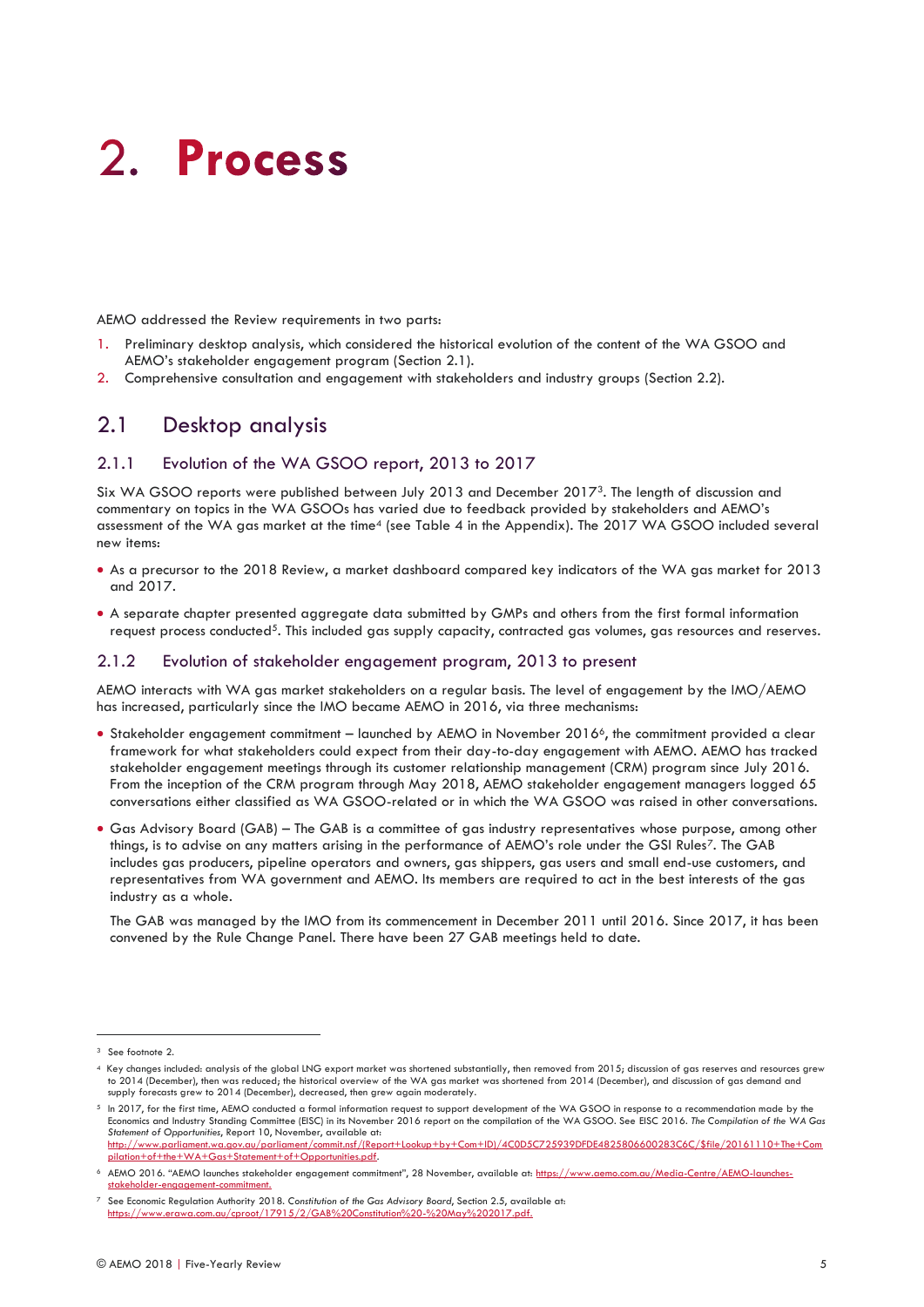• Quarterly meetings of the WA Gas Consultative Forum (WAGCF)<sup>8</sup> – commencing in April 2016, 11 forums have been held in WA as of June 2018. The WAGCF provides a platform for communication between AEMO and stakeholders regarding the WA GSOO and Gas Bulletin Board (GBB)9.

#### <span id="page-5-0"></span>2.2 Consultation process

The consultation process for the Review is represented in Table 1.

<span id="page-5-1"></span>

| Table 1 | <b>Consultation process for the Review</b> |  |  |  |  |
|---------|--------------------------------------------|--|--|--|--|
|---------|--------------------------------------------|--|--|--|--|

| <b>Consultation method</b>                                                      | Approach                                                                                                                                                                                                                                                                                                                                                                                                                                                                                                                                                                                                                                                                                                                                                                                                                                                                                                                   |  |  |  |
|---------------------------------------------------------------------------------|----------------------------------------------------------------------------------------------------------------------------------------------------------------------------------------------------------------------------------------------------------------------------------------------------------------------------------------------------------------------------------------------------------------------------------------------------------------------------------------------------------------------------------------------------------------------------------------------------------------------------------------------------------------------------------------------------------------------------------------------------------------------------------------------------------------------------------------------------------------------------------------------------------------------------|--|--|--|
| <b>WA Gas Consultative</b><br>Forum (WAGCF),<br>January 2018                    | AEMO introduced the 2018 Review to GMPs and other stakeholders and sought feedback<br>from stakeholders about the Review's aim and methodology <sup>10</sup> .<br>Members of the forum thought that the Review should consider how the GSOO can be made<br>more robust to inform investment and policy decisions <sup>11</sup> . AEMO should allow sufficient time<br>for a thorough review, taking into consideration: who uses the data, what it is used for, and<br>how effective the GSOO is for its users. Members requested that AEMO develop a detailed<br>Terms of Reference (TOR) document along with a template for providing written submissions.<br>They suggested that a steering or working group could be established to assist with the<br>Review. The GAB was considered a suitable reference group for this purpose. The members<br>noted that it would be beneficial for submissions to be made public. |  |  |  |
| One-on-one<br>stakeholder<br>engagement meetings                                | AEMO held meetings with 15 individual GMPs, non-GMPs, industry and government<br>stakeholders as part of the Review. AEMO determined that respondents would be more<br>forthright if their written submissions remained confidential, and that a band of reference<br>prices would be preferable to the domestic gas price forecasts presented in the WA GSOO.                                                                                                                                                                                                                                                                                                                                                                                                                                                                                                                                                             |  |  |  |
| <b>Call for written</b><br>submissions                                          | AEMO developed a TOR and a submission template to solicit responses to the Review <sup>12</sup> .<br>The template allowed for focused rating, categorical, and open-ended responses to address<br>each area outlined in rules 105(3)(a)-(f) of the GSI Rules. AEMO stated that it would only<br>publish the results of the Review in an aggregate and anonymous format.<br>AEMO sent the TOR and template via email to the list of 144 external contacts for the<br>WAGCF <sup>13</sup> (and to members of the GAB) on 9 February 2018, and published them on the<br>AEMO website. The submission period closed on 2 March 2018 <sup>14</sup> .                                                                                                                                                                                                                                                                            |  |  |  |
| <b>Gas Advisory Board</b><br>(GAB) <sup>15</sup> , March and<br><b>May 2018</b> | AEMO sought feedback on the key issues and endorsement of action items to progress from<br>the Review. Further details are provided in Section 3.4.                                                                                                                                                                                                                                                                                                                                                                                                                                                                                                                                                                                                                                                                                                                                                                        |  |  |  |
| <b>WAGCF, May 2018</b>                                                          | AEMO presented the preliminary results from the Review submissions, the feedback from the<br>GAB and AEMO's proposed action items <sup>16</sup> . AEMO confirmed that a final report would be<br>published on its web site and requested that any additional feedback should be provided by<br>27 July 2018.                                                                                                                                                                                                                                                                                                                                                                                                                                                                                                                                                                                                               |  |  |  |

<sup>8</sup> AEMO. *WA Gas Consultative Forum (WAGCF) – Terms of Reference*, available at[: https://www.aemo.com.au/-](https://www.aemo.com.au/-/media/Files/Stakeholder_Consultation/Working_Groups/WA_Meetings/WAGCF/WA-Gas-Forum-ToR-Final.pdf)

nsultation/Working\_Groups/WA\_Meetings/WAGCF/WA-Gas-Forum-ToR-Final.pdf.

<sup>9</sup> AEMO. *WA Gas Consultative Forum (WAGCF)*, available at: [https://www.aemo.com.au/Stakeholder-Consultation/Industry-forums-and-working-groups/WA-](https://www.aemo.com.au/Stakeholder-Consultation/Industry-forums-and-working-groups/WA-Forums/WA-Gas-Consultative-Forum-WAGCF)[Forums/WA-Gas-Consultative-Forum-WAGCF.](https://www.aemo.com.au/Stakeholder-Consultation/Industry-forums-and-working-groups/WA-Forums/WA-Gas-Consultative-Forum-WAGCF) 

<sup>10</sup> AEMO 2018. *WAG-CF 9 – Meeting Pack*, "WAGCF9 – Agenda", January, available at [https://www.aemo.com.au/Stakeholder-Consultation/Industry-forums-and](https://www.aemo.com.au/Stakeholder-Consultation/Industry-forums-and-working-groups/WA-Forums/WA-Gas-Consultative-Forum-WAGCF)[working-groups/WA-Forums/WA-Gas-Consultative-Forum-WAGCF.](https://www.aemo.com.au/Stakeholder-Consultation/Industry-forums-and-working-groups/WA-Forums/WA-Gas-Consultative-Forum-WAGCF) 

<sup>&</sup>lt;sup>11</sup> AEMO 2018. WAG-CF 9 - Minutes, available at: https://www.aemo. [/media/Files/Stakeholder\\_Consultation/Working\\_Groups/WA\\_Meetings/WAGCF/2018/WAG-CF-9---Minutes.pdf.](https://www.aemo.com.au/-/media/Files/Stakeholder_Consultation/Working_Groups/WA_Meetings/WAGCF/2018/WAG-CF-9---Minutes.pdf)

<sup>&</sup>lt;sup>12</sup> The Terms of Reference detailed the purpose of the GSOO, AEMO's role, and the requirements for the Review under the GSI Rules. The final Terms of Reference and submission template are available at[: https://www.aemo.com.au/Gas/National-planning-and-forecasting/WA-Gas-Statement-of-Opportunities.](https://www.aemo.com.au/Gas/National-planning-and-forecasting/WA-Gas-Statement-of-Opportunities) 

<sup>&</sup>lt;sup>13</sup> The list is composed of Gas Market Participants, industry associations, government representatives, and other interested stakeholders. There are multiple contacts from a number of the stakeholder entities. AEMO staff are not included in the 144 figure quoted.

<sup>14</sup> The closing date was extended from 23 February.

<sup>&</sup>lt;sup>15</sup> See Section 2.1.2, footnote 7 and accompanying text for information about the GAB.

<sup>16</sup> AEMO 2018. *WAG-CF 9 – Meeting Pack*, "WAG-CF 10 – Meeting Pack", May, available at [https://www.aemo.com.au/Stakeholder-Consultation/Industry-forums](https://www.aemo.com.au/Stakeholder-Consultation/Industry-forums-and-working-groups/WA-Forums/WA-Gas-Consultative-Forum-WAGCF)[and-working-groups/WA-Forums/WA-Gas-Consultative-Forum-WAGCF.](https://www.aemo.com.au/Stakeholder-Consultation/Industry-forums-and-working-groups/WA-Forums/WA-Gas-Consultative-Forum-WAGCF)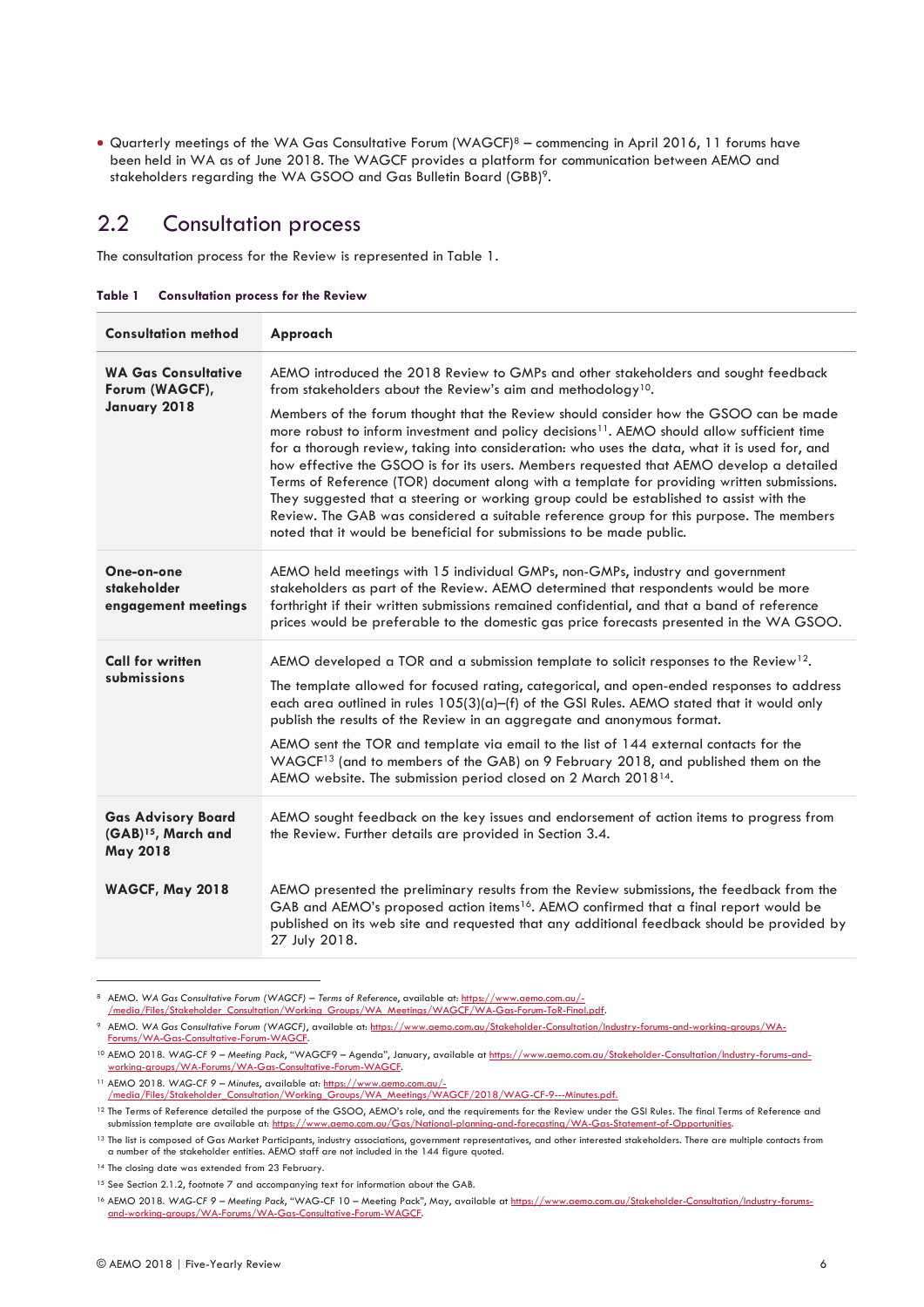## <span id="page-6-0"></span>3. Submissions and findings

#### <span id="page-6-1"></span>3.1 Submissions to the review

AEMO received 15 submissions from stakeholders in the template provided<sup>17</sup>. The Review responses were representative of the various sectors of the WA gas market (Table 2). Gas consumers came from the mining, power, and industrial sub-sectors, and gas suppliers were from LNG-linked and domestic gas-only producing projects.

<span id="page-6-3"></span>**Table 2 Review respondents (number by type)**

| <b>Respondent type</b>                                                 | Number received |
|------------------------------------------------------------------------|-----------------|
| <b>Gas consumers</b>                                                   | 6               |
| <b>Gas suppliers</b>                                                   | 6               |
| Government agencies and industry bodies                                | $\mathcal{P}$   |
| Other (including gas transmission/distribution or storage, aggregator) | $\mathcal{P}$   |
| Total submissions (15) plus email (1)                                  | 16              |

Of the 15 submissions received, nine were from registered GMPs.

The submission template included 16 open-ended questions, which allowed stakeholders to provide qualitative feedback. Most respondents (64%) answered at least some of these questions. Thirty-two questions in the submission template asked respondents to:

- reply yes or no to a statement; or
- choose an option from a list of categories offered; or
- to rate (on a five-point scale) the gas demand, supply and price assumptions, methodology and base scenario forecasts and how certain adjectives described the 2017 WA GSOO.

AEMO analysed the information received, developing frequency tables for the quantitative and categorical questions, and classifying then tallying the responses to qualitative (open-ended) questions.

The general observations and key themes identified from the analysis are presented in the sections below.

#### <span id="page-6-2"></span>3.2 Overall observations on the WA GSOO

Most of the responses to open-ended questions about the WA GSOO were either supportive or neutral (54 responses). These included suggested areas of improvement and suggestions for different types of analysis that could be undertaken. The remaining 43 responses were more critical of the WA GSOO. Examples include:

- *"The GSOO is a highly anticipated document and yet could be significantly improved to deliver on its promise."*
- *"Overall, the gas SOO continues to be a useful reference document about our gas market. However, the large range of outcomes in terms of supply/demand balance and price means it can't really be used for much more than just another input for market participants when making business decisions."*
- *"[Respondent] considers the GSOO an important document that can provide impartial market information to multiple stakeholders (industry, policy makers, regulators)."*

<sup>&</sup>lt;sup>17</sup> AEMO received one email with relevant comments.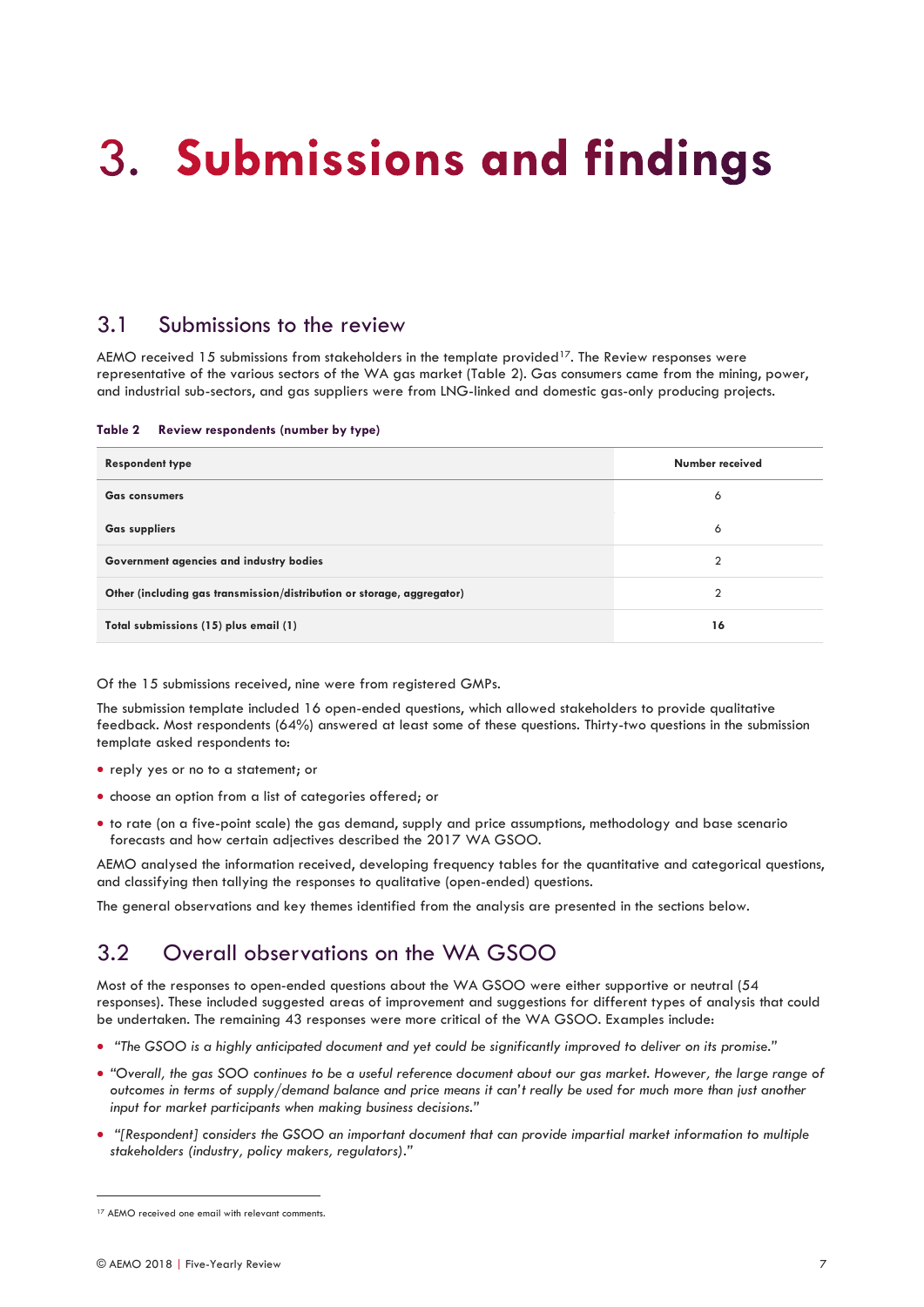• *"[Respondent] is very satisfied and has always appreciated the work of AEMO in the development of domestic gas demand, supply and pricing forecasts."*

[Figure 1](#page-7-0) shows responses to questions which rated the WA GSOO generally, including the statistical mean<sup>18</sup>. Low or unfavourable assessments were represented as a "1" on the five-point scale, while high or favourable assessments were represented as a "5"; "3" was the mid-point between them.



#### <span id="page-7-0"></span>**Figure 1 Rating the WA GSOO**

<span id="page-7-1"></span>**Figure 2 How the WA GSOO is used\*** 



\*Numbers in each bar refer to the count of responses for each category.

As shown in Figure 3 (which uses the same rating scale as Figure 1), the 2017 WA GSOO scored above the statistical mean in terms of its reliability, quality, timeliness, clarity and excellence. However, the report is considered somewhat theoretical. Gas consumers' and gas suppliers' responses are equally supportive across the questions.

Figure 2 shows responses to questions which categorised how the WA GSOO is used.

<sup>18</sup> The sample size is too small for robust statistical analysis.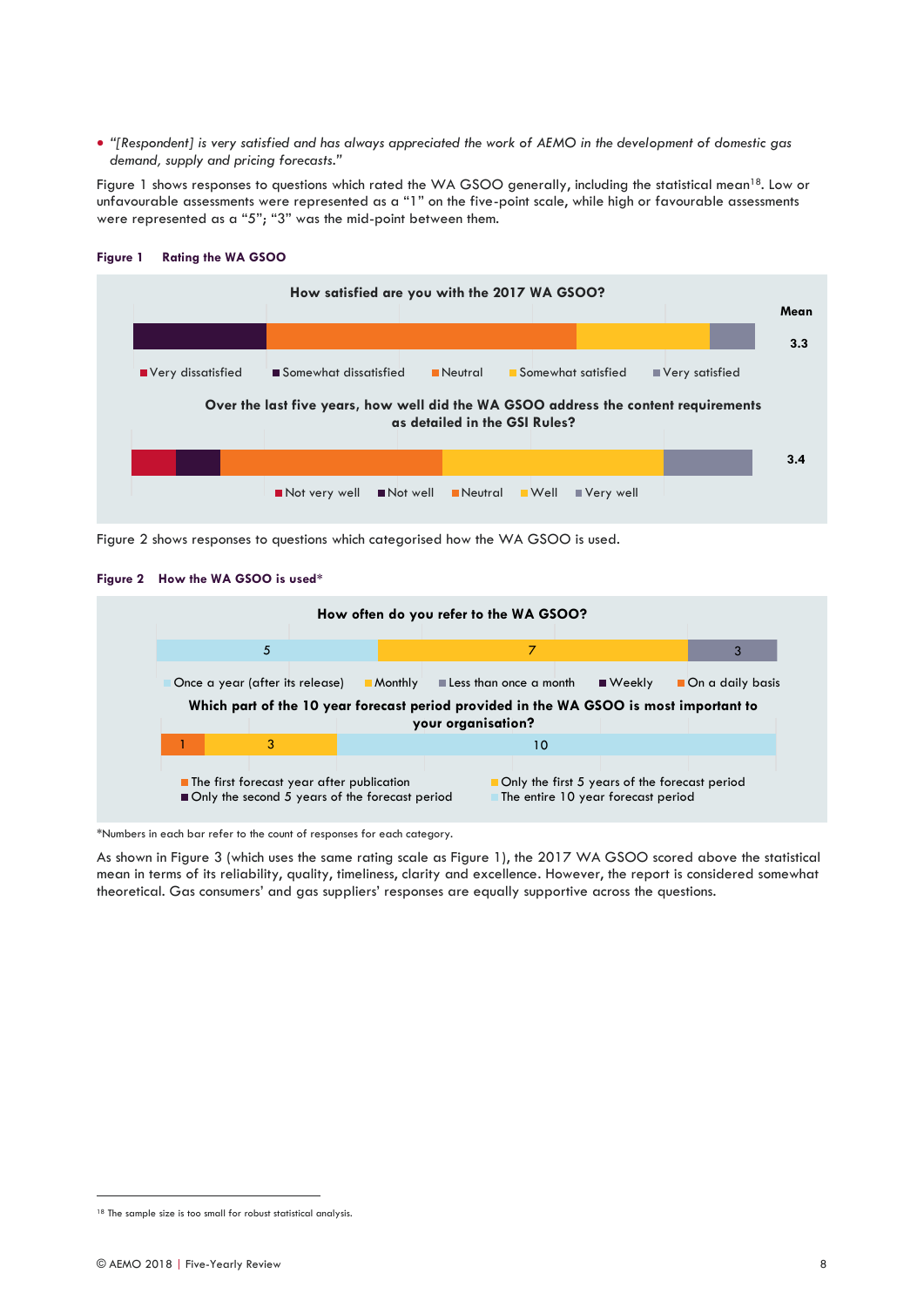<span id="page-8-1"></span>



\* Numbers in each bar refer to the count of responses for each rating on a five-point scale.

To better understand the priorities of stakeholders, one question asked respondents to list the top three topics that should be considered in the annual GSOO analysis (see [Table 5](#page-15-0) in the Appendix). Overall, the most-mentioned topics related to reserves, exploration and the cost of production, and government policy - especially the WA gas reservation policy (often referred to as the Domestic Market Obligation (DMO)). The topics of primary importance suggested by most respondents were related to government policy and the gas supply and demand balance. Gas price forecasts were seen as a lower priority, appearing exclusively as the third issue to consider.

#### <span id="page-8-0"></span>3.3 Key themes

After analysis of all the submission data, AEMO identified five key themes:

- 1. The modelling assumptions for gas supply and price forecasts need review.
- 2. Gas demand forecasts are more realistic than supply or price forecasts.
- 3. Gas demand, supply and prices should be modelled together (as a market).
- 4. Further granularity in the analysis is desirable, including identification of sensitivities.
- 5. Peak gas demand forecasts need review.

The sections below consider the data and responses that contributed to the identification of the key themes.

#### **Gas supply, demand and price forecasts (Themes 1, 2 and 3)**

The first three key themes are interrelated. Gas demand forecasts are viewed more favourably than the gas supply and price forecasts (Figure 4).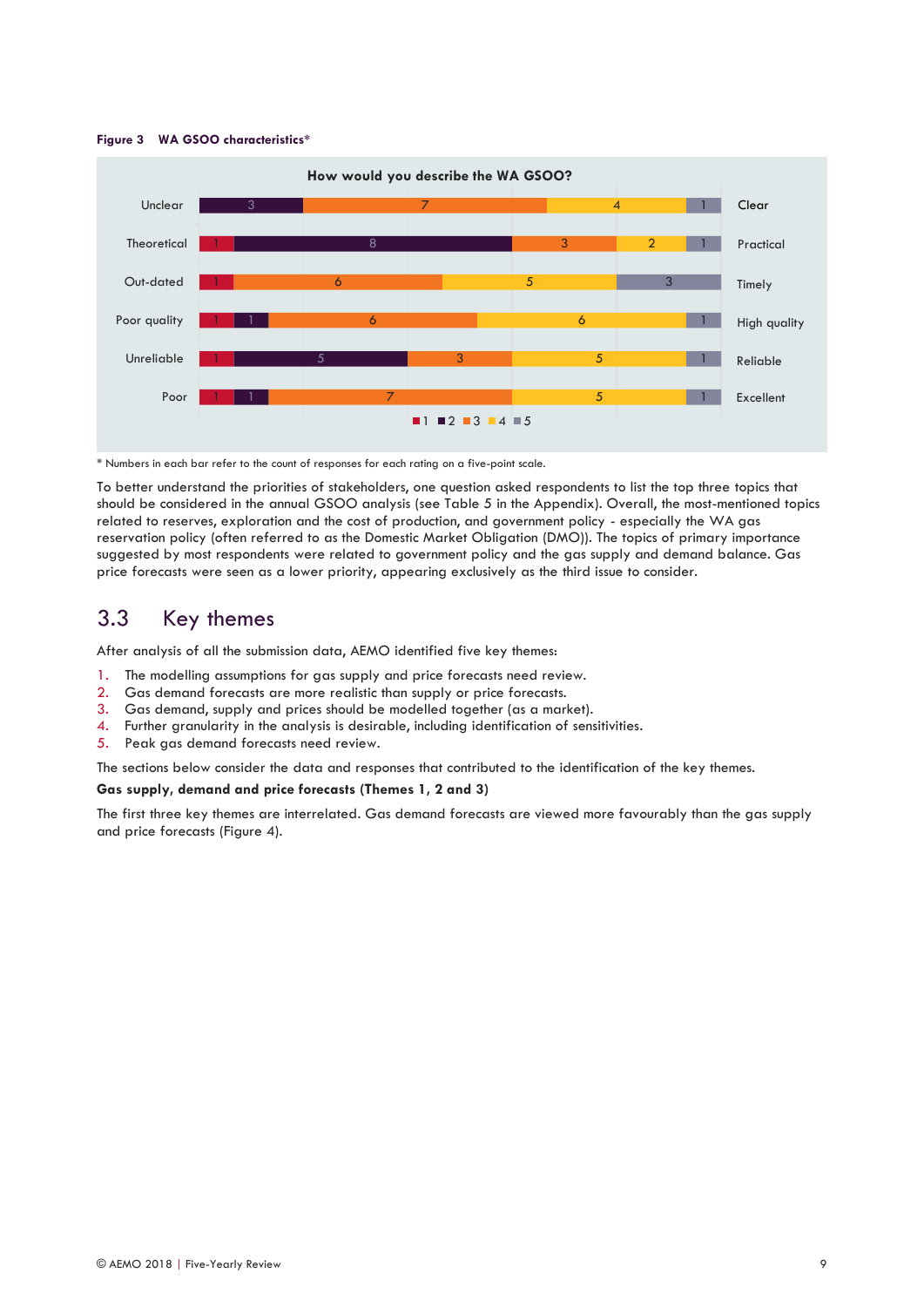

#### <span id="page-9-0"></span>**Figure 4 Rating the WA GSOO forecasts**

Some comments suggested that the gas supply forecast assumptions were "overly simplistic", and "illogical". Observations from the submissions included:

- *…the domestic gas demand forecasts were reasonably realistic…the domestic gas supply and price forecasting did not represent realistic expectations based on [respondent's] detailed understanding of gas supply and prices. The limitations in the supply side forecasting negatively impacted the overall forecasting.*
- *"The supply band is very wide. The low case appears to have built into it some extreme assumptions…"*
- *"…the methodology for supply and pricing is not clear. The logic for supply seems flawed as there is no feedback to price from low supply."*
- *"Projections of potential domestic gas supply from LNG projects need to be understood in the context of domestic gas agreements with the State."*

Respondents observed that gas demand, supply and price forecasts could be developed by modelling the WA gas market as a whole, instead of separately.

• *"The assumptions made and how 'realistic' they are is not really the fundamental problem with the GSOO. The problem is the results from the modelling and associated assumptions are somewhat spurious because they model demand and supply independently from one another."*

Respondents thought that it would be more valuable for the WA GSOO to consider the drivers of the domestic gas price over time rather than present gas price forecasts. In response to this feedback, the 2018 WA GSOO will present a range of reference prices. The submissions suggested that the LNG netback price is not a valid basis for the development of domestic gas price forecasts in WA.

*The natural gas price forecasting exercise is quite work intensive and the result is highly debated. More important than the price forecast itself, market participants will be seeking to understand the current and future dynamics of the market: demand exposed to competitive pressure, natural gas reserves and other supply forces, market dynamics. Each participant will subsequently form its own view of prices.*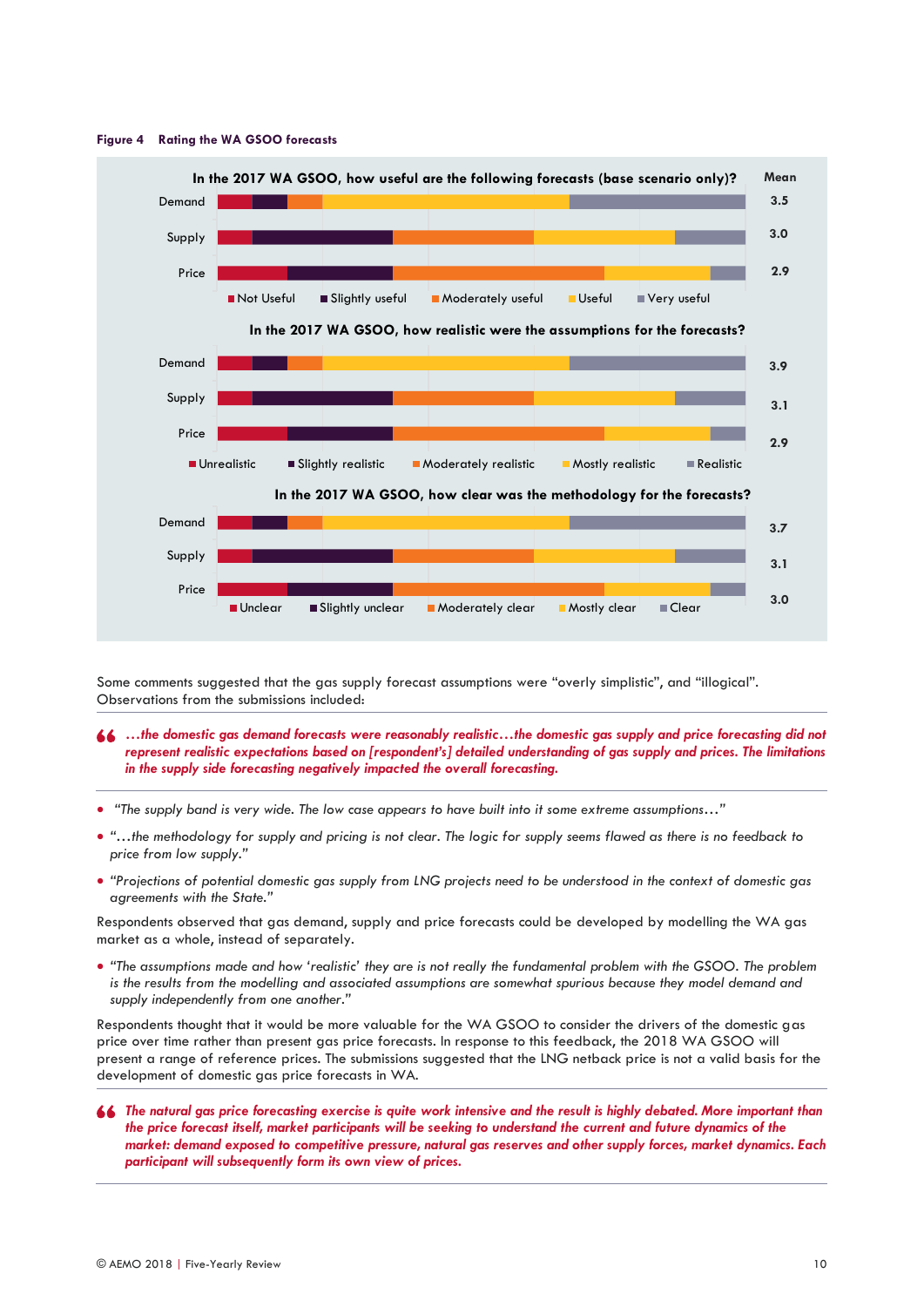- *"Rather than attempting to forecast, the market participants would benefit from more understanding of the price drivers, ie. maintain/have more detail of the logic: contracted gas quantities, price sensitive gas quantities available, gas available from reserves developed and undeveloped."*
- *"LNG netback-based forecasts are not a good reflection of domestic prices. AEMO assumes LNG producers can freely switch between LNG exports and domestic supply, which is inconsistent with domestic gas obligations and infrastructure constraints."*
- *"…the price for buyers is not driven by the international oil price because of the reservation policy, this needs to be reflected…the price needs to be at a point where the market clears, not fixed to an assumption."*
- *"AEMO continues to take a narrow approach to pricing, when the reality is a range of prices will exist, ultimately based on each party's willingness to pay and negotiation skills."*
- *"Refer to DMP Statistical Digest for historical WA domgas prices and then include a series of forecasts such as SRMC, LRMC, LNG, LNG netback and a forecast contracted gas price by having all producers provide a contracted MDQ for each year and the weight average price for that year for the 10 year forecast period. Then all these curves should present a range within which gas price will fall and will inform the market."*

#### **Granularity of data and sensitivities (Theme 4)**

Respondents support the range of forecast scenarios, beyond the base case, presented in the 2017 WA GSOO (Figure 5). There was slightly less support for the low and high domestic gas price scenarios<sup>19</sup>.

#### <span id="page-10-0"></span>**Figure 5 Changing the GSOO forecast scenarios**

### **Should any of the following scenarios be discontinued in future WA GSOOs?** Low domestic gas demand High domestic gas demand Low potential domestic gas supply High potential domestic gas supply Low domestic gas price High domestic gas price Low total gas demand High total gas demand Peak domestic gas demand No Yes

However, the submission responses suggested that the forecasts, and gas demand in particular, should be further disaggregated beyond the current classifications of South West interconnected system (SWIS) and non-SWIS. Stakeholders requested that information be split into smaller geographical zones and into multiple categories designating the type of gas user.

- *We believe the increased granularity of forecasts is necessary to provide relevant and useful information on the WA*  energy industry for businesses, the Government and potential investors. Providing this modelling under different *scenarios would be beneficial for gas consumers of WA to have a clear outlook of the state of the WA gas market.*
- *"Suggest including SWIS and non SWIS by zone and usage category (electricity, mining, industrial, etc)."*
- *"There could also be value in looking more specifically at gas demand in the Pilbara (with the development of the NWIS) and at off-grid gas demand (with the development of domestic LNG demand) in future GSOOs."*

<sup>&</sup>lt;sup>19</sup> In the open-ended questions (see previous discussion on Themes 1, 2 and 3), and during one-on-one engagement sessions and GAB meetings, stakeholders indicated that they would prefer a band of reference prices to the domestic gas price forecasts as presented in the 2017 WA GSOO.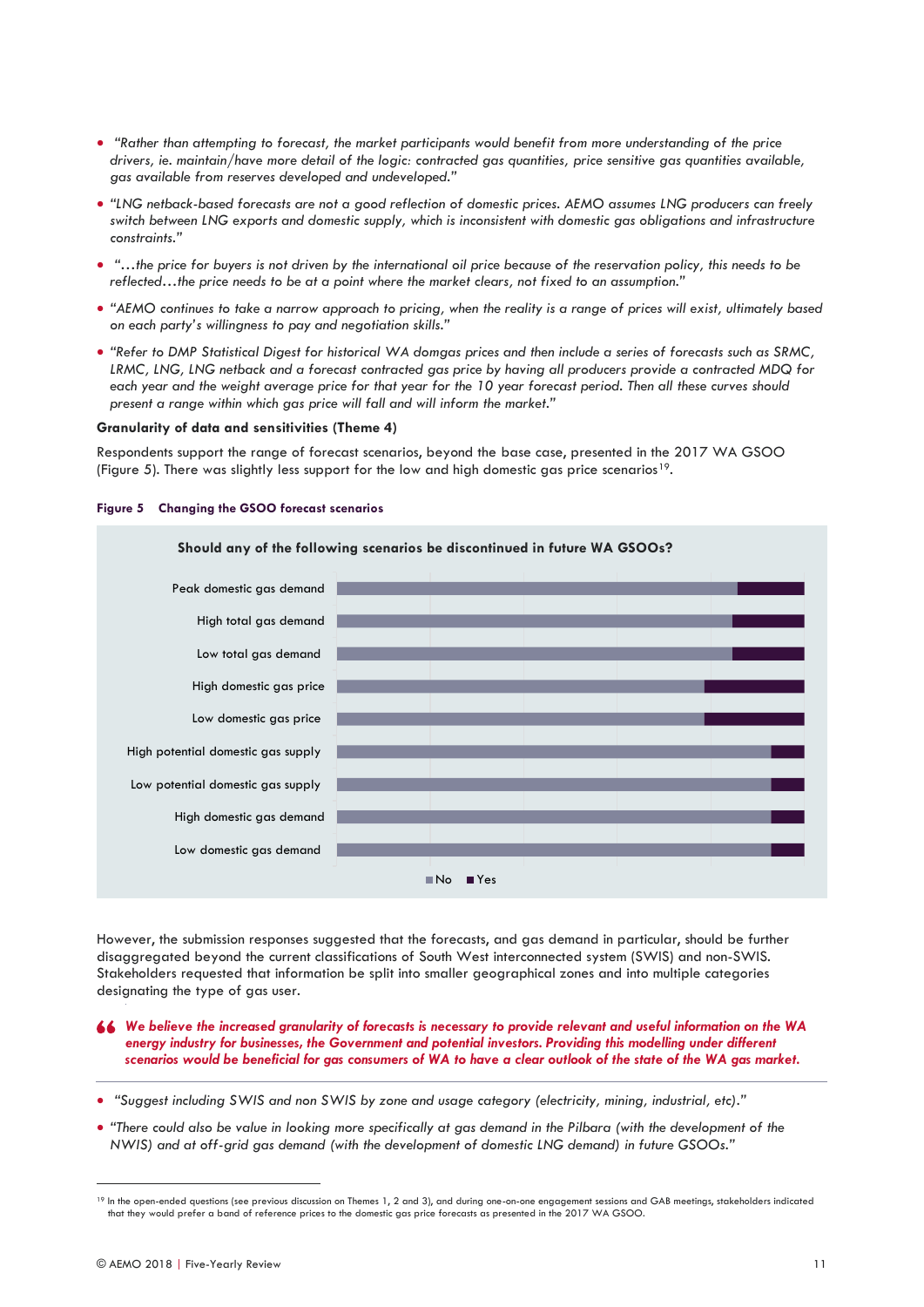- *"Subject to future demand growth in the Non-SWIS region, consideration should be undertaken on a further breakdown for example, North West/Pilbara and Eastern (GGP)."*
- *"…with respect to the domestic market, we recommend that this is further segregated to provide regional forecasts for the following areas:*
	- ○*Metropolitan Perth*
	- ○*Kalgoorlie, East of WA*
	- ○*South West of WA*
	- ○*North of SWIS*
	- ○*North of WA/Pilbara."*

Responses indicated that the WA GSOO should reflect key uncertainties, contingencies and challenges, and provide insights to future market trends over the 10-year forward period. The responses indicated that this could be done by identifying potential projects and new assets in the market, addressing potential demand destruction and the impact of renewable energy on gas supply.

- *"The GSOO could provide a useful 12-month lookback and draw insights from both announcements, regulatory changes and GBB data."*
- *"Scenarios (sensitivities) help provide insight to the market across the forecast period. These need to be defined (to the extent not to compromise confidential information) and used to draw insights and provide signposts to outcomes."*

#### **Peak gas demand forecasts (Theme 5)**

Respondents stated that the peak gas demand forecast, first provided in the 2017 WA GSOO, indicated a "very poor understanding" and was "discounted by a large portion of the market as irrelevant".

• *"Peak gas demand is determined on a day assuming all gas users are running at capacity. This is simply a sum of capacities and peak residential demand from the various gas distribution networks…AEMO should have presented this data as what it is, a highly unlikely peak demand scenario that would occur on perhaps a single day for only a few hours. A table would be a more appropriate representation."*

#### <span id="page-11-0"></span>3.4 Stakeholder feedback on action items

#### **GAB, March 2018 meeting**

At the March 2018 meeting, AEMO presented the preliminary results from the Review submissions to the GAB, including proposed key areas of focus for the 2018 GSOO to improve the modelling, sensitivity analysis, and granularity of the outcome20.

GMPs that are members of the GAB emphasised that AEMO's unbiased viewpoint in the WA GSOO was of significant value since AEMO is not a Gas Market Participant<sup>21</sup>. The GAB considered the gas demand forecasts to be accurate and was satisfied with the continued separation of the gas demand and supply forecasting models, rather than modelling the two together as a market.

AEMO agreed there was value to progress with the following:

- Review and re-define the criteria that it uses to assess gas supply projects for inclusion in the GSOO.
- Make more use of the GBB data in the development of the GSOO, as it provides fundamental public information on the market.
- Provide more granular reporting of the GSOO results.
- Use external consultants to verify the results of the WA GSOO and to provide guidance on the development of gas supply assumptions and scenarios for the forecasts<sup>22</sup>.

It was agreed that there would be a subsequent meeting between the members of the GAB and AEMO in relation to the Review to discuss options to improve key components of the GSOO.

<sup>20</sup> Economic Regulation Authority 2018. *Gas Advisory Board Meetings*, "AEMO presentation: 5-Yearly Review of the WA GSOO overview and role of the GAB", 28 March, available at: https://www.erawa.com.au/cproot/18804/2/GAB%20Meeting%202018.3.28%E2%80%94AEMO%20presentation%205 [Yearly%20Review%20of%20the%20WA%20GSOO.pdf.](https://www.erawa.com.au/cproot/18804/2/GAB%20Meeting%202018.3.28%E2%80%94AEMO%20presentation%205-Yearly%20Review%20of%20the%20WA%20GSOO.pdf)

<sup>21</sup> Economic Regulation Authority 2018. *Gas Advisory Board Meetings*, "Minutes", 28 March, available at: [https://www.erawa.com.au/cproot/18986/2/GAB%20Meeting%202018\\_03\\_28%20Minutes.pdf.](https://www.erawa.com.au/cproot/18986/2/GAB%20Meeting%202018_03_28%20Minutes.pdf)

<sup>22</sup> Ibid.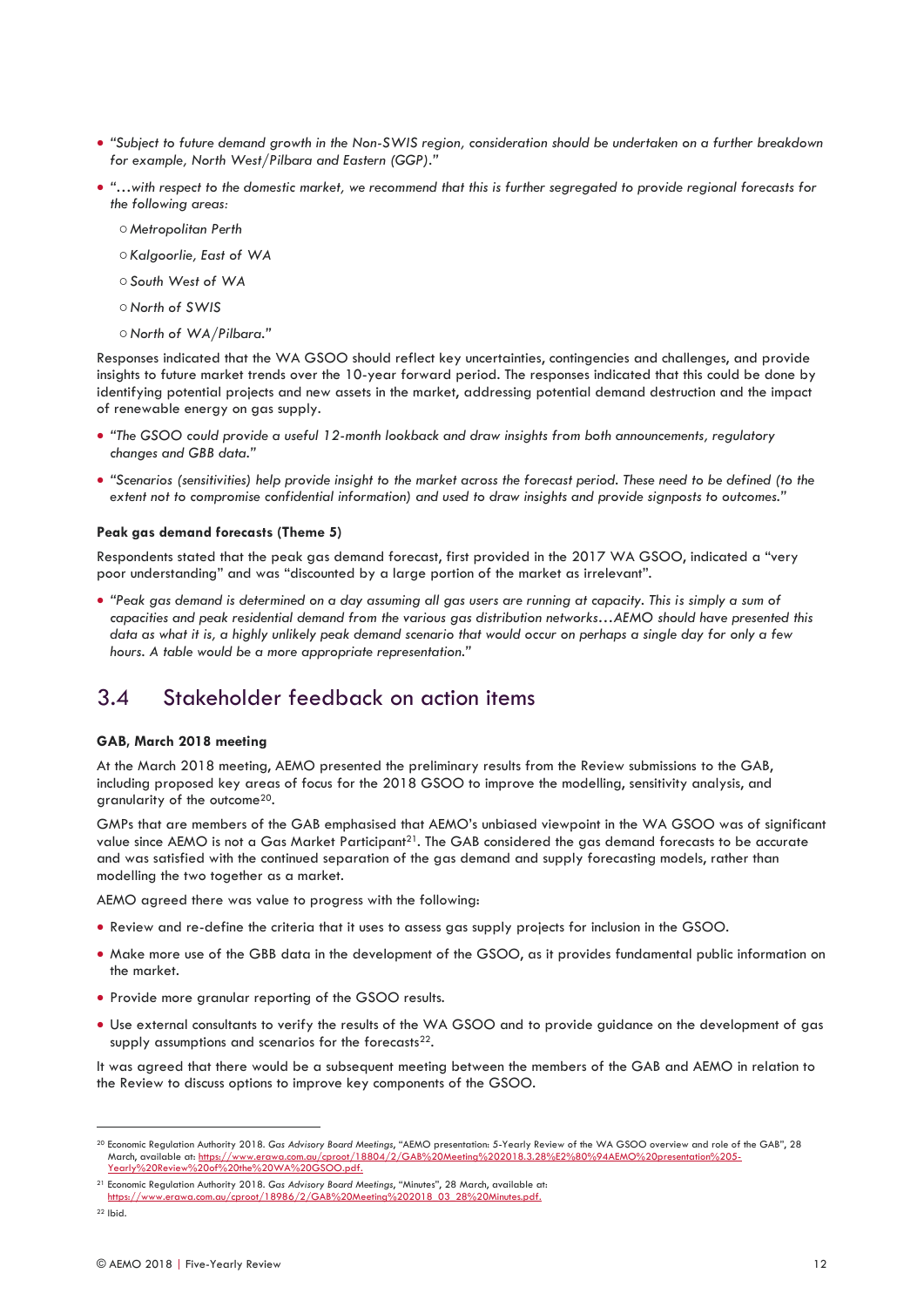#### **GAB, May 2018 meeting**

At the May 2018 meeting, AEMO requested GAB members to provide feedback on progressing detailed action items related to the general recommendations from the previous GAB meeting<sup>23</sup>.

GMPs present at the May GAB meeting supported AEMO's recommended action plan to:

- Discontinue the peak gas demand forecast in the form presented in the 2017 WA GSOO. AEMO noted that these forecasts are not required under the content requirements for the WA GSOO specified in the GSI Rules.
- Undertake further analysis of GBB data.
- Undertake greater consultation with GMPs at the assumptions/scenario development stage.

AEMO proposed a number of approaches for the treatment of prospective gas supply projects under various supply scenarios.<sup>24</sup> GAB members agreed generally with AEMO about widening its assessment of prospective supply, and that:

- AEMO should retain the criteria for the base gas supply scenario, as presented in the 2017 WA GSOO (inclusion of projects that had reached final investment decision only).
- A separate chapter of the WA GSOO could address more prospective projects and their relative sensitivities in relation to the base scenario. The high gas supply scenario could include prospective supply projects identified as likely to proceed, as is already done in relation to the gas demand forecasting for the WA GSOO.
- AEMO should use an external consultant to refine or re-build its internal domestic gas supply forecasting model.

The GAB members supported the discontinuation of domestic gas price forecasts in the form presented in the previous WA GSOOs. Instead, the WA GSOO should publish a series of reference prices that represent a confidence band into which domestic gas price forecasts are likely to fall over the 10-year forward period.

#### **WAGCF, May 2018 meeting**

At the May 2018 meeting, forum members were comfortable with the preliminary results and action items from the Review as presented by AEMO. Subsequently, three stakeholders requested individual meetings with AEMO to provide feedback on the action items.

<sup>23</sup> Economic Regulation Authority 2018, *Gas Advisory Board Meetings*, "AEMO Presentation: 5-Yearly Review of the WA GSOO", 7 May, available at: [https://www.erawa.com.au/cproot/18984/2/GAB%20Meeting%202018\\_05\\_07%20AEMO%20presentation%205-](https://www.erawa.com.au/cproot/18984/2/GAB%20Meeting%202018_05_07%20AEMO%20presentation%205-Yearly%20Review%20of%20the%20WA%20GSOO.pdf) [Yearly%20Review%20of%20the%20WA%20GSOO.pdf.](https://www.erawa.com.au/cproot/18984/2/GAB%20Meeting%202018_05_07%20AEMO%20presentation%205-Yearly%20Review%20of%20the%20WA%20GSOO.pdf)

<sup>24</sup> Economic Regulation Authority 2018, *Gas Advisory Board Meetings*, "Minutes", 7 May, available at: https://www.erawa.com.au/cproot/19145/2/GAB%20Meeting%202018\_05\_07%20-%20Minutes.pdf.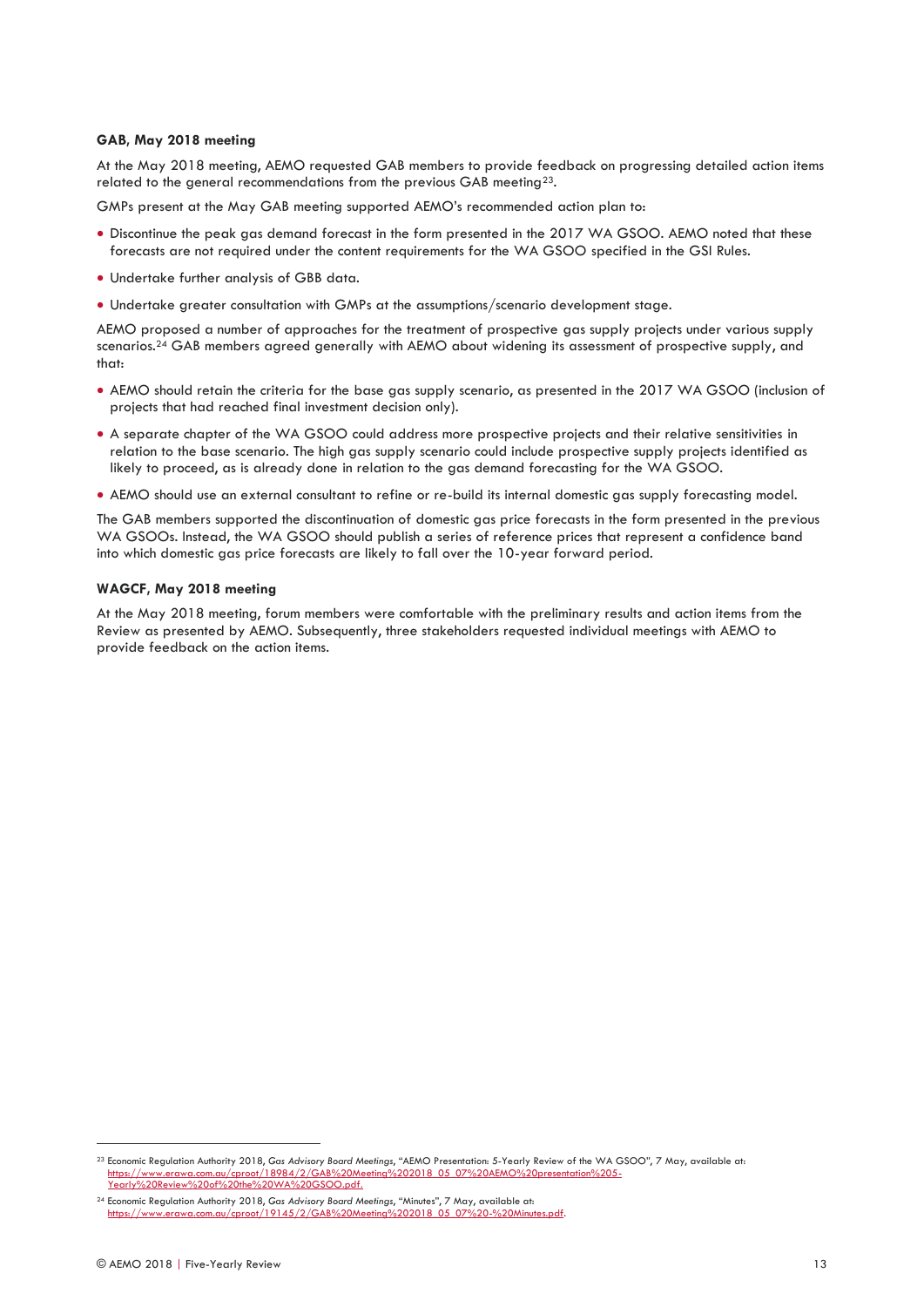## <span id="page-13-0"></span>4. Action items

Taking into account the key themes identified from written submissions, stakeholder consultation, and the feedback received at the GAB meetings, AEMO determined a number of action items, as a result of the Review process, to progress toward the development of the 2018 WA GSOO (Table 3)<sup>25</sup>.

#### <span id="page-13-1"></span>**Table 3 Action items from the five-yearly review of the WA GSOO**

| <b>Key Theme</b>                                                                                                                                                                                                                                                 | <b>Proposed Action</b>                                                                                                                                                                                                                                                                                                                                                                                                                                                                                                                                                                                                                                                                                                                                                                                                                                                                                                                                                                                                                                                                                                                                                                                                                                                                                                                                                                                                                                                      |
|------------------------------------------------------------------------------------------------------------------------------------------------------------------------------------------------------------------------------------------------------------------|-----------------------------------------------------------------------------------------------------------------------------------------------------------------------------------------------------------------------------------------------------------------------------------------------------------------------------------------------------------------------------------------------------------------------------------------------------------------------------------------------------------------------------------------------------------------------------------------------------------------------------------------------------------------------------------------------------------------------------------------------------------------------------------------------------------------------------------------------------------------------------------------------------------------------------------------------------------------------------------------------------------------------------------------------------------------------------------------------------------------------------------------------------------------------------------------------------------------------------------------------------------------------------------------------------------------------------------------------------------------------------------------------------------------------------------------------------------------------------|
| • The modelling assumptions for gas<br>supply and price forecasts need<br>review.<br>and<br>• Gas demand forecasts are more<br>realistic than supply or price forecasts.<br>and<br>· Gas demand, supply and prices should<br>be modelled together (as a market). | Gas supply forecasts:<br>• Refine or re-build AEMO's internal potential gas supply model. AEMO agrees that the<br>supply model has been a topic of contention in previous years. To this effect, AEMO is<br>engaging with external consultants and internal teams to review its internal gas supply<br>model to reflect industry best practice in a fit-for-purpose manner.<br>• AEMO to widen the view on prospective projects in gas demand and supply forecasts.<br>The 2018 formal information request process (conducted in February/March 2018)<br>captured more speculative information from Gas Market Participants.<br>• AEMO to maintain the base supply scenario criteria from the 2017 WA GSOO (that only<br>includes projects that have reached final investment decision) and include prospective<br>supply projects in the high supply scenario.<br>Gas price forecasts:<br>• AEMO to discontinue domestic gas price forecasts in the form presented in the 2017 WA<br>GSOO and develop a reference price series to include:<br>- Short-run and long-run marginal production costs for domestic gas production facilities.<br>- LNG netback.<br>- Full LNG price.<br>Gas supply, demand and prices as a market:<br>• Gas Market Participants at the GAB considered the gas demand forecasts to be accurate<br>and were satisfied with the continuation of separate gas demand and supply forecasting,<br>rather than modelling the two together as a market. |
| • Further granularity in the analysis is<br>desirable, including identification of<br>sensitivities.                                                                                                                                                             | AEMO to:<br>• Provide gas demand forecasts disaggregated by region and usage category.<br>• Undertake further analysis of historical GBB data to capture recent trends. AEMO may<br>provide this analysis in an insight paper prior to the publication of the WA GSOO.<br>• Discuss prospective gas supply projects and their sensitivities with respect to the base gas<br>supply scenario in a separate chapter.                                                                                                                                                                                                                                                                                                                                                                                                                                                                                                                                                                                                                                                                                                                                                                                                                                                                                                                                                                                                                                                          |
| · Peak gas demand forecasts need<br>review.                                                                                                                                                                                                                      | AEMO to:<br>• Discontinue peak gas demand forecasts in the form presented in the 2017 WA GSOO.<br>• Develop and discuss a new method to represent the concept of peak gas demand, such as<br>the sum of nameplate capacities of all gas-consuming facilities, plus maximum<br>metro/southwest distribution demand, and/or present hottest/coldest day, greatest gas<br>use day over the last year as per GBB data.                                                                                                                                                                                                                                                                                                                                                                                                                                                                                                                                                                                                                                                                                                                                                                                                                                                                                                                                                                                                                                                          |

<sup>25</sup> AEMO noted at the WAGCF and the GAB meetings that it may not be able to implement all of recommendations from the GSOO review in the 2018 GSOO due to timing and resource restraints.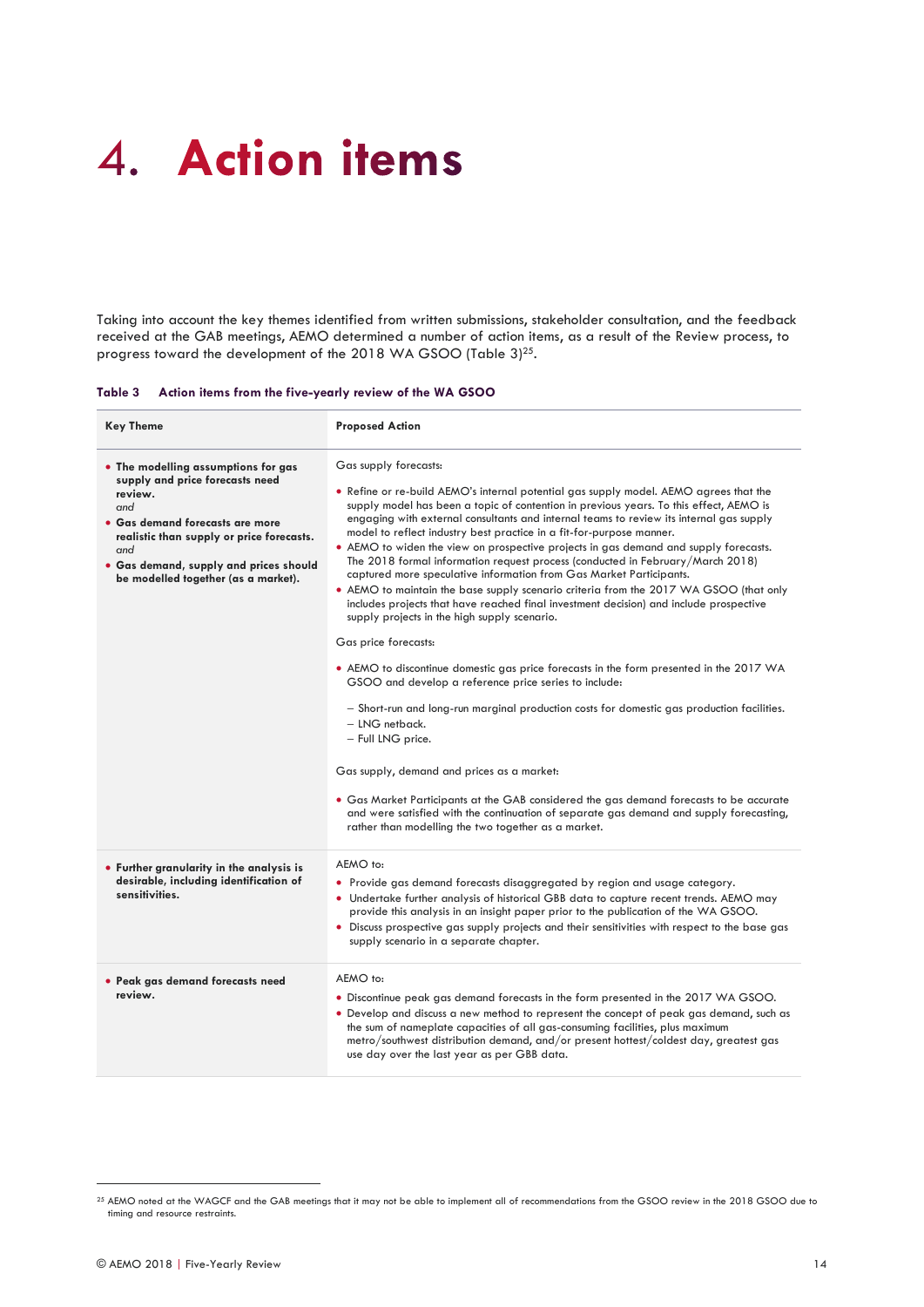## <span id="page-14-0"></span>**Appendix**

#### **Issues/GSOO year July 2013 Jan 2014 Dec 2014 Dec 2015 Dec 2016 Dec 2017** *Length of GSOO report (pages): 149 165 175 103 78 76 WA domestic gas market profile:* **– Market overview** ✓ ✓ ✓ ✓ ✓ **– Historical WA consumption of energy by fuel source** ✓ ✓ ✓ ✓ ✓ **– Historical WA gas consumption**  • **by category/sector** • **comparison with other states** • **by area/region** ✓  $\overline{a}$ ✓ ✓ ✓ ✓ ✓ ✓ ✓ ✓ ✓ ✓ ✓ ✓ ✓ ✓ **– Historical total gas consumption/production (LNG)** ✓ ✓ ✓ **– Large facilities using gas** ✓ ✓ ✓ ✓ ✓ ✓ **– Domestic gas production facilities** ✓ ✓ ✓ ✓ ✓ ✓ **– Historical domestic gas production** ✓ ✓ ✓ ✓ **– LNG production facilities incl. planned** ✓ ✓ ✓ ✓ ✓ ✓ **– Historical LNG exports** ✓ ✓ ✓ ✓ ✓ **– LNG**  • **historical exports** • **market characteristics** • **market outlook** ✓  $\overline{a}$ ✓ ✓ ✓ ✓ ✓ ✓ ✓ ✓ ✓ ✓ **– Transmission pipeline and storage capacity** ✓ ✓ ✓ ✓ ✓ ✓ **– Historical WA economic statistics/outlook** ✓ ✓ ✓ ✓ ✓ **– Spot/short-term trading platforms/historical prices** ✓ ✓ ✓ **– Retail/residential and commercial gas** ✓ ✓ ✓ ✓ ✓ ✓ **– Historical domestic gas prices** ✓ ✓ ✓ ✓ **– Historical peaks: gas demand or supply** ✓ ✓ ✓ **– Historical WA conventional/unconventional gas resources and reserves (third party)** ✓ ✓ ✓ ✓ ✓ ✓ **– Gas reserves by basin** ✓ ✓ ✓ ✓ ✓ **– Gas production by basin** ✓ ✓ ✓ ✓ **– Remaining reserves** ✓ ✓ ✓ ✓ ✓ **– Updates on WA exploration activity** ✓ ✓ ✓ ✓ **– Demand destruction or gas supply outage** ✓ ✓ ✓ ✓ ✓ *Forecast methodology and assumptions:* **– Input assumptions – economics** ✓ ✓ ✓ ✓ ✓ ✓ **– Input assumptions – domestic gas price forecasts** ✓ ✓ ✓ ✓ ✓ **– Domestic gas demand** ✓ ✓ ✓ ✓ ✓ ✓ **– Potential domestic gas supply** ✓ ✓ ✓ ✓ ✓ ✓ **– Total gas demand** ✓ ✓ ✓ ✓ ✓ ✓

#### <span id="page-14-1"></span>**Table 4 Evolution of topic coverage in the WA GSOO report, July 2013 to December 2017**

**– Peak gas demand** ✓ ✓ ✓ *Forecasts:* **– Domestic gas demand** ✓ ✓ ✓ ✓ ✓ ✓ **– Potential domestic gas supply** ✓ ✓ ✓ ✓ ✓ ✓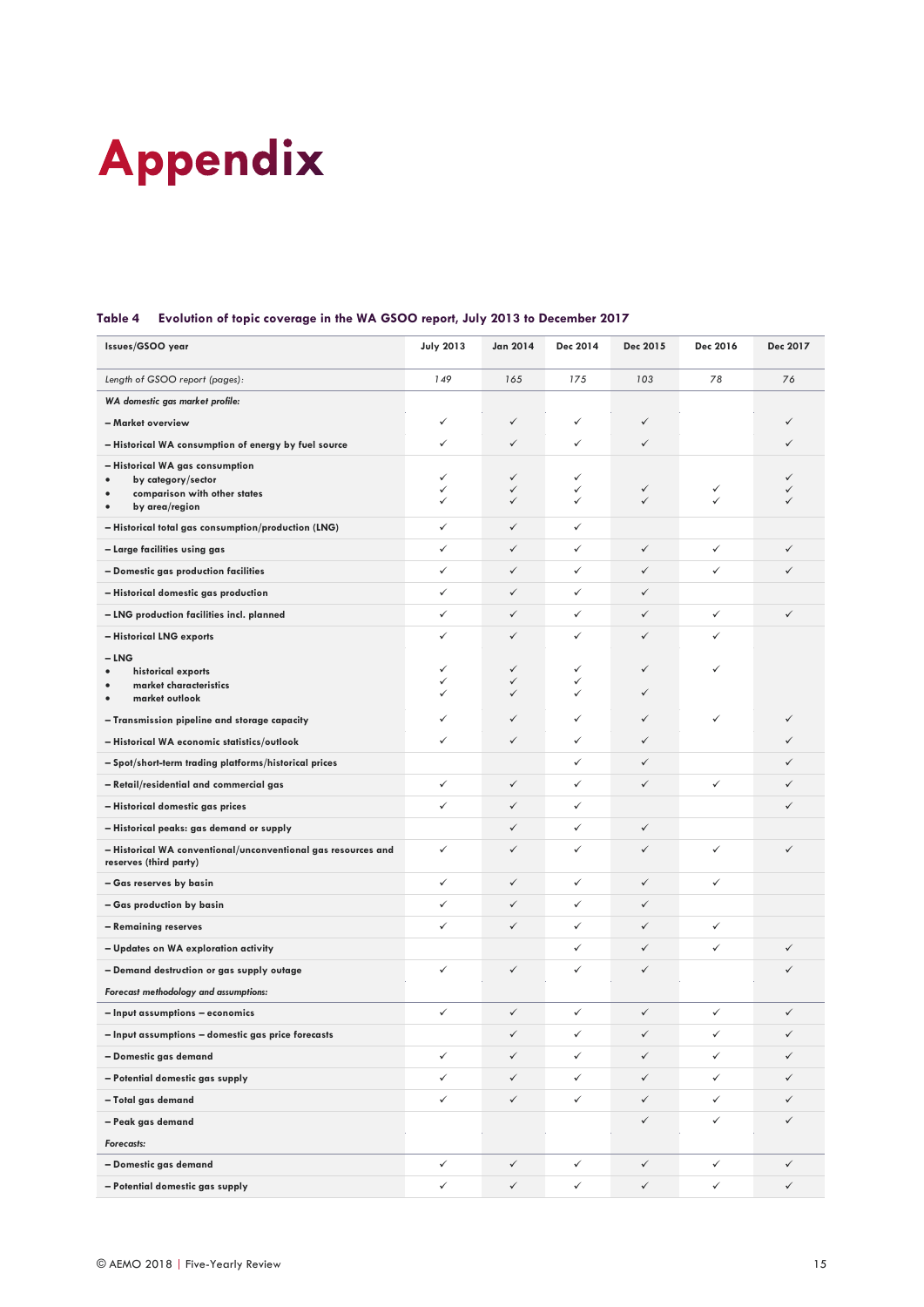| - Domestic gas price                                                            |              | $\checkmark$ | $\checkmark$ | $\checkmark$ | ✓            |   |
|---------------------------------------------------------------------------------|--------------|--------------|--------------|--------------|--------------|---|
| - Total gas demand (incl. gas for LNG)                                          | $\checkmark$ | $\checkmark$ | $\checkmark$ | $\checkmark$ | ✓            |   |
| - Nameplate domestic gas production capacity                                    | $\checkmark$ | $\checkmark$ | $\checkmark$ | $\checkmark$ | ✓            |   |
| - Domestic gas market potential supply-demand balance                           | $\checkmark$ | $\checkmark$ | $\checkmark$ | $\checkmark$ | ✓            |   |
| - Prospective gas demand information and/or volume included<br>in high scenario | $\checkmark$ | $\checkmark$ | $\checkmark$ | $\checkmark$ | ✓            |   |
| - Prospective gas supply information                                            | $\checkmark$ | $\checkmark$ | $\checkmark$ | $\checkmark$ | ✓            |   |
| Other issues:                                                                   |              |              |              |              |              |   |
| - WA government policies                                                        | $\checkmark$ | $\checkmark$ | $\checkmark$ | $\checkmark$ | ✓            | ✓ |
| - Commonwealth government policies                                              |              | $\checkmark$ | $\checkmark$ | $\checkmark$ | ✓            |   |
| Appendices:                                                                     | $\checkmark$ | $\checkmark$ | $\checkmark$ | $\checkmark$ | $\checkmark$ |   |

#### <span id="page-15-0"></span>**Table 5 Top three issues that should be considered in the development of the WA GSOO**

|                                         | Top issue      | Second issue   | <b>Third issue</b> | <b>Row total</b>    |
|-----------------------------------------|----------------|----------------|--------------------|---------------------|
| Reserves/exploration/cost of production | $\overline{2}$ | $\overline{4}$ |                    | $\ddot{\mathbf{6}}$ |
| Government policy, including DMO        | 3              | $\mathbf{1}$   | $\overline{2}$     | 6                   |
| <b>Gas price forecast</b>               |                |                | 5                  | 5                   |
| Gas supply/demand balance               | 3              |                | 1                  | 4                   |
| <b>Gas supply forecast</b>              |                | $\overline{2}$ |                    | 3                   |
| <b>Gas demand forecast</b>              | $\overline{2}$ | $\mathbf{1}$   |                    | 3                   |
| Intended audience                       | 1              | $\mathbf{1}$   |                    | 3                   |
| <b>Future market trends</b>             | 1              | $\mathbf{1}$   | $\mathbf{1}$       | 3                   |
| Robust base case/methodology            |                | $\overline{2}$ |                    | $\mathbf{2}$        |
| <b>Scenario variability</b>             |                | $\mathbf{1}$   | 1                  | $\mathbf{2}$        |
| Uncertainties/sensitivities             |                |                | $\overline{2}$     | $\mathbf{2}$        |